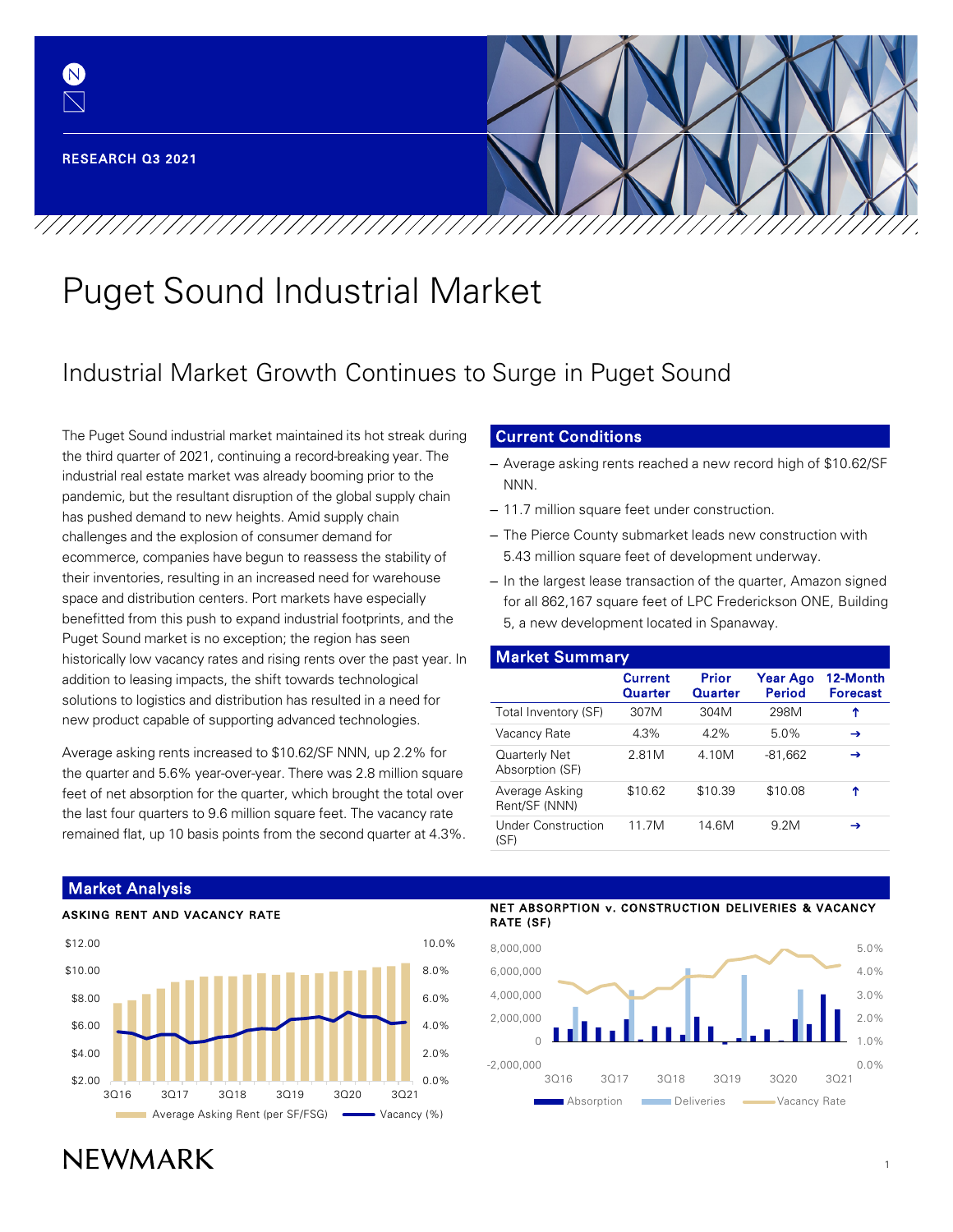Construction in Puget Sound is keeping pace with demand; 11.7 million square feet of new space is under construction. The third quarter saw 2.6 million square feet of new deliveries, bringing the year-to-date total to 7.0 million square feet. The limited availability of land continues to push industrial activity to the Southend and Pierce County, the fastest-growing and highest-performing submarkets in the region.

#### Southend

The Southend submarket has solidified its reputation as a logistics hub, boasting excellent access to both the I-5 Corridor and SeaTac International Airport. The area currently has 1.7 million square feet under construction, following the delivery of approximately 500,000 square feet in the third quarter. Notable deliveries include the 202,500-square-foot Dermody Oxbow site in Tukwila and the 206,155-square-foot Bridge Point Auburn 200. The Dermody warehouse and distribution center is expected to facilitate 1,100 vehicle trips per day. Nearly 90% of the ongoing construction is occurring in the Kent submarket, including the sixbuilding Pacific Gateway Industrial Park, a campus planned to total 823,606 square feet, including a significant amount of office space. In addition to providing much-needed industrial inventory, the project will impact jobs and workforce development for the



Sales Volume





city of Kent and the surrounding region.

Average asking rents in the Southend submarket were \$9.33/SF NNN for the third quarter, and vacancy dropped to 4.3%, down 30 basis points from the previous quarter. A total of 1.2 million square feet was absorbed, pushing the year-to-date tally in the Southend submarket to 1.5 million square feet of net absorption.

Prices for industrial properties and land have risen to record heights as investors rush to acquire what is left of a dwindling inventory. Pricing for new product has also been influenced by increased construction costs, with commodities like lumber, steel and copper rising sharply over the last year, a trend that is expected to level off as pandemic recovery continues. In the Southend, the largest third-quarter transaction was the sale of the West Valley 29 building by Teutsch Partners to Fortress. Located in Auburn, the 278,350-square-foot building sold for \$67.88 million, or \$244/SF.

Notable lease transactions during the third quarter included the expansion by Anixter into the adjacent space at its existing location in Kent 64. Recently acquired by WESCO, the company will occupy the entirety of the building's 199,896 square feet.

## Pricing Analysis

#### Average Sale Price Per Square Foot (\$/SF)



#### Rate of Development



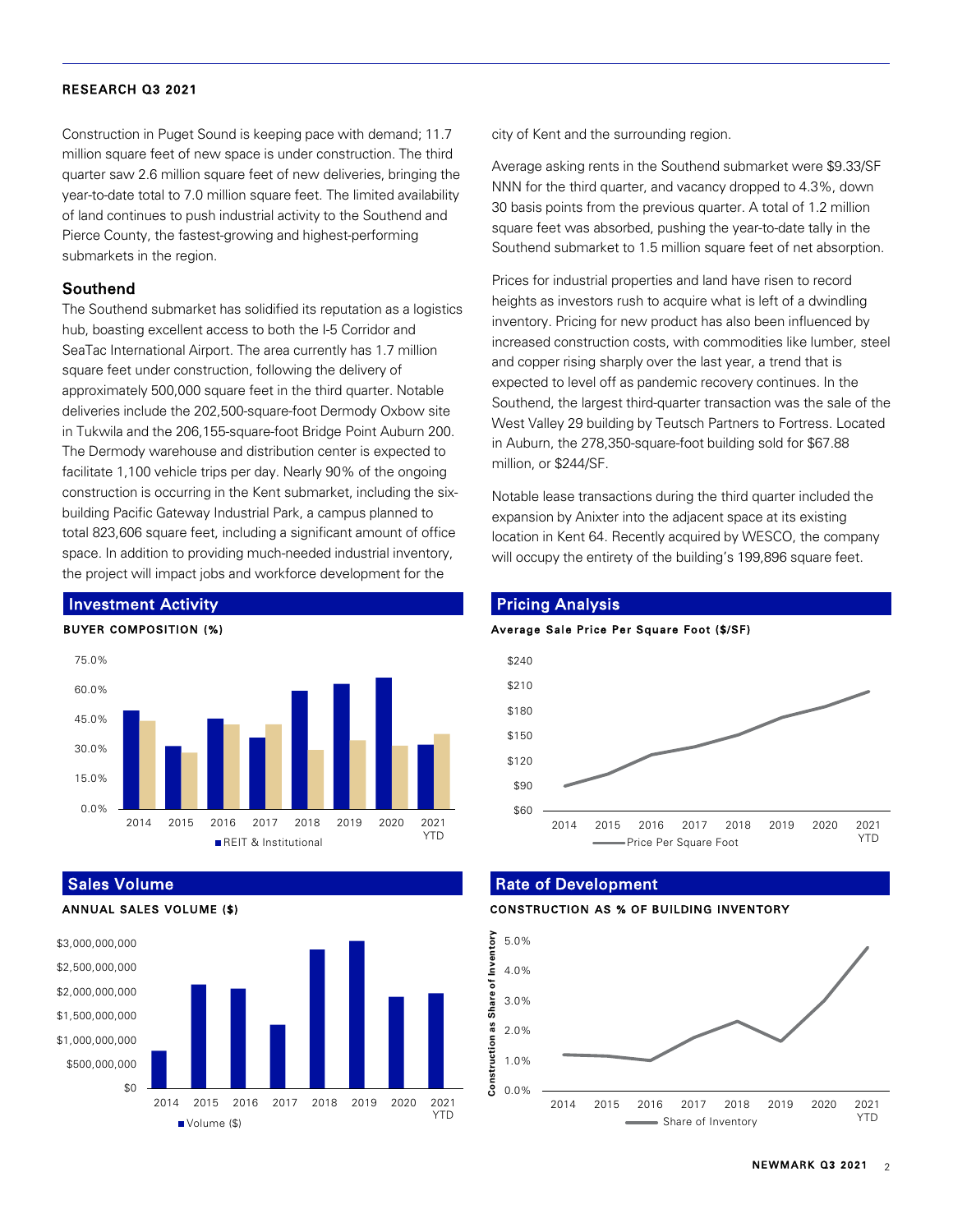## Pierce County

Pierce County remains at the forefront of the industrial boom in the Puget Sound region, with 1.4 million square feet of positive net absorption for the quarter, bringing the year-to-date total to 3.2 million square feet. The Sumner/Puyallup cluster, which has been particularly active in recent quarters, accounted for more than half of the absorption in the county. It is also the nucleus of development activity in the area, with 3.3 million square feet of construction underway, over 60.0% of the Pierce County submarket's total of 5.4 million square feet.

Four projects delivered in the Pierce County submarket during the fourth quarter, all located in the Sumner/Puyallup cluster, which raised the inventory by more than 900,000 square feet. Notable deliveries included the completion of two of the buildings at the Big Freddy Logistics development for a combined 570,729 square feet.

Average asking rents in Pierce County increased to \$7.83/SF NNN, a 0.4% increase from the previous quarter. Rents were highest in the Fife/Tacoma cluster, at \$8.19/SF NNN, due to the area's limited but highly coveted inventory. The vacancy rate for all of Pierce County remained flat over the quarter at 5.8%, down 170 basis points year-over-year.

Record high absorption is expected to continue for Pierce County in the near term, as leasing activity shows no signs of slowing. In the region's largest lease transaction of the quarter, Amazon

signed on to occupy all 862,167 square feet in LPC Frederickson ONE, Building 5, a new development located in Spanaway. The ecommerce giant is expected to take occupancy in fourth-quarter 2022 upon the building's completion. LPC Frederickson ONE also was home to one of the quarter's largest move-ins, as IKEA occupied 478,000 square feet in Building 1.

In addition to the massive Amazon lease, the Pierce County submarket saw several signed agreements for footprints near the quarter-million mark. Frederickson gained two new large tenants; Pioneer Technologies signed for 300,942 square feet in Exeter Canyon Road Logistics and ecommerce company Spreetail signed for 281,181 square feet in Frederickson West 281. In Lakewood, UNIS Fulfillment and Transportation will move into 273,816 square feet in the Tacoma Gateway II building. In a similar sized transaction, Helly Hansen signed an agreement for 274,000 square feet in the Seaport Logistic Center in Sumner.

## Future Outlook

Puget Sound's industrial market is uniquely poised for continued growth. It is anticipated that 2021 will yield record-high absorption nationwide, and positive trends in the market will persist across a five-year horizon at minimum. Puget Sound is expected to outperform peer markets as the region has an edge on industrial demand given its port access, but its future growth will also be buoyed by explosive population growth and strong regional economics.

| <b>PODDED DATES TRANSACTION</b>                   |                  |                   |                 |                    |  |
|---------------------------------------------------|------------------|-------------------|-----------------|--------------------|--|
| <b>Building</b>                                   | <b>Submarket</b> | <b>Sale Price</b> | <b>Price/SF</b> | <b>Square Feet</b> |  |
| Tacoma Supply Chain Center                        | Sumner/Puyallup  | \$114,600,000     | \$161           | 711.247            |  |
| West Valley 29                                    | Kent             | \$67,788,068      | \$244           | 278,350            |  |
| Everett Commerce Center                           | Everett          | \$60,050,000      | \$276           | 217,700            |  |
| Seattle Exchange II                               | Tukwila/Renton   | \$46,175,710      | \$262           | 176.564            |  |
| 3303 35th Street South                            | Tacomal          | \$42,750,000      | \$103           | 415.712            |  |
| 9801-9860 Martin Luther King Way S (3<br>parcels) | South Seattle    | \$50,100,000      | \$98            | 305,792            |  |

## Select Lease Transactions

Select Sales Transaction

| <b>POIOUL EUGOU TRANSCOTOTO</b> |                                 |                  |                    |                    |  |
|---------------------------------|---------------------------------|------------------|--------------------|--------------------|--|
| Tenant                          | <b>Building</b>                 | <b>Submarket</b> | Type               | <b>Square Feet</b> |  |
| Amazon                          | LPC Frederickson ONE            | Sumner/Puyallup  | Direct             | 862,167            |  |
| Pioneer Technologies            | Exeter Canyon Road<br>Logistics | Sumner/Puyallup  | Direct             | 300,942            |  |
| Spreetail                       | Frederickson West 281           | Sumner/Puyallup  | Direct             | 281,181            |  |
| Helly Hansen                    | Seaport Logistic Center         | Sumner/Puyallup  | Direct             | 274.000            |  |
| <b>UNIS</b>                     | Tacoma Gateway II               | Lakewood/Dupont  | Direct             | 273,816            |  |
| WESCO/Anixter                   | Kent 64                         | Kent             | Direct / Expansion | 199.896            |  |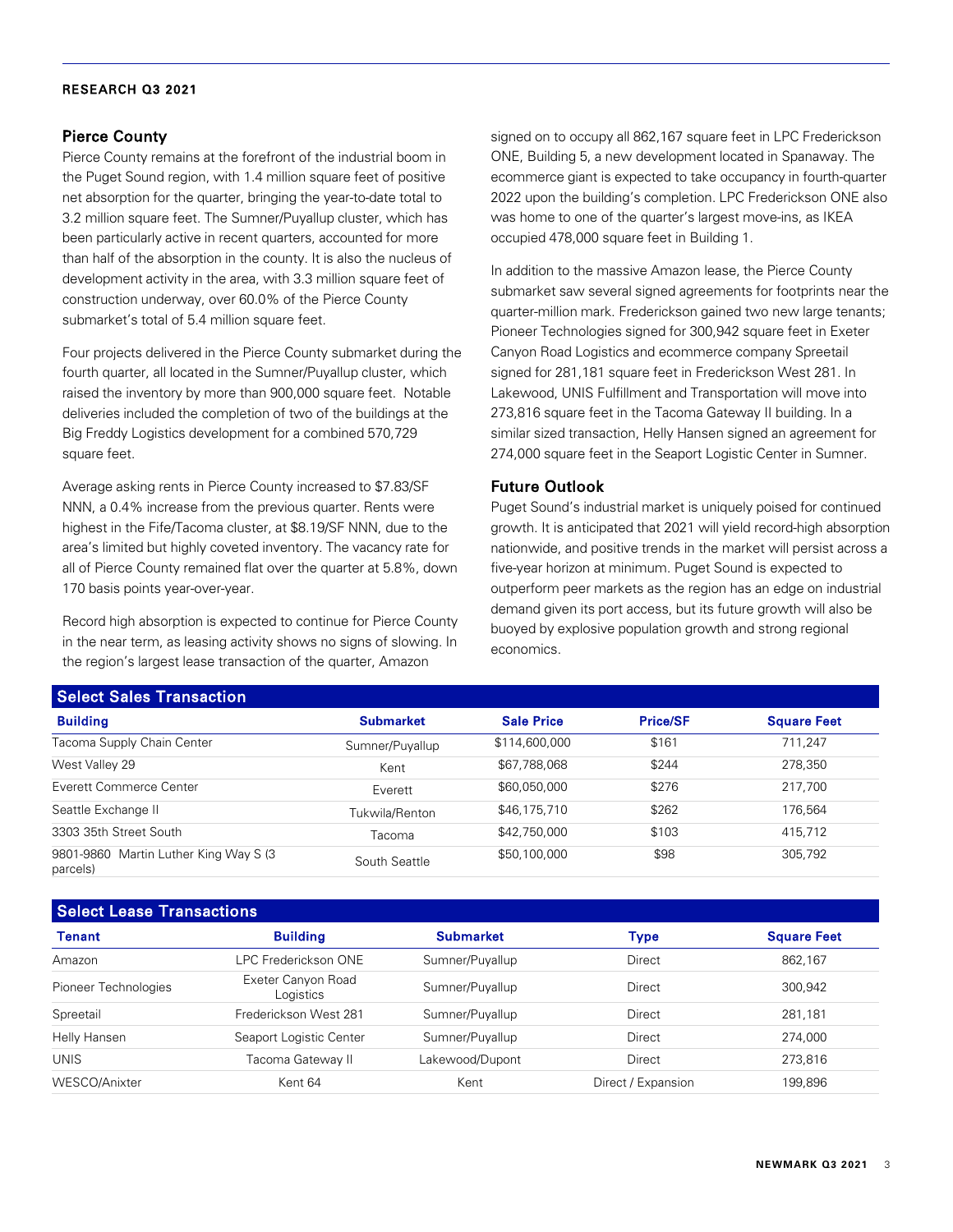| <b>Submarket Statistics</b> |                                   |                                             |                                 |                                         |                                         |                                                   |
|-----------------------------|-----------------------------------|---------------------------------------------|---------------------------------|-----------------------------------------|-----------------------------------------|---------------------------------------------------|
|                             | <b>Total</b><br>Inventory<br>(SF) | <b>Under</b><br><b>Construction</b><br>(SF) | <b>Total</b><br>Vacancy<br>Rate | <b>Qtr</b><br><b>Absorption</b><br>(SF) | <b>YTD</b><br><b>Absorption</b><br>(SF) | <b>Direct</b><br><b>Asking Rent</b><br>(Price/SF) |
| Northend                    | 32,310,234                        | 3,913,643                                   | 3.9%                            | 174,693                                 | 174,195                                 | \$10.00                                           |
| Lynnwood/Shoreline          | 4,074,547                         | 0                                           | 2.3%                            | 27,820                                  | $-40,336$                               | \$12.88                                           |
| Marysville/Everett          | 28,235,687                        | 3,913,643                                   | 4.1%                            | 147,173                                 | 214,831                                 | \$9.67                                            |
| <b>Eastside</b>             | 28,880,913                        | 124,907                                     | 3.3%                            | 32,845                                  | $-186,269$                              | \$20.90                                           |
| Issaquah/North Bend         | 4,534,628                         | 0                                           | 1.5%                            | 37,888                                  | 19,376                                  | \$19.80                                           |
| Redmond/Kirkland/Bellevue   | 13,071,788                        | 124,907                                     | 3.1%                            | $-19,263$                               | $-98,374$                               | \$19.49                                           |
| Woodinville/Bothell         | 11,274,497                        | 0                                           | 4.3%                            | 14,220                                  | $-107,271$                              | \$21.83                                           |
| <b>Seattle</b>              | 46,733,667                        | 489,607                                     | 2.7%                            | 1,862                                   | 122,134                                 | \$16.23                                           |
| Fremont/Ballard/DT          | 7,060,961                         | 126,000                                     | 2.2%                            | 9,728                                   | 28,932                                  | \$17.14                                           |
| South Seattle               | 39,672,706                        | 363,607                                     | 2.7%                            | $-7,866$                                | 93,202                                  | \$16.08                                           |
| Southend                    | 107,198,320                       | 1,727,774                                   | 4.3%                            | 1,147,301                               | 1,466,717                               | \$9.33                                            |
| Federal Way/Auburn          | 26,519,947                        | 368,253                                     | 3.1%                            | 249,609                                 | 614,505                                 | \$9.69                                            |
| Kent                        | 48,956,867                        | 1,359,521                                   | 5.4%                            | 602,028                                 | 453,554                                 | \$8.71                                            |
| Seatac/Burien               | 5,620,943                         | 0                                           | 0.9%                            | 58,620                                  | 140,901                                 | \$12.96                                           |
| Tukwila/Renton              | 26,100,563                        | 0                                           | 4.1%                            | 237,044                                 | 257,757                                 | \$10.61                                           |
| <b>Pierce County</b>        | 76,552,009                        | 5,431,987                                   | 5.8%                            | 1,350,658                               | 3,224,589                               | \$7.83                                            |
| Fife/Tacoma                 | 26,003,396                        | 1,235,921                                   | 3.2%                            | 367,241                                 | 667,818                                 | \$8.19                                            |
| Lakewood/Dupont             | 13,897,571                        | 871,363                                     | 9.6%                            | 11,996                                  | 738,001                                 | \$6.85                                            |
| Sumner/Puyallup             | 36,651,042                        | 3,324,703                                   | 6.2%                            | 971,421                                 | 1,818,770                               | \$8.09                                            |
| <b>Thurston County</b>      | 14,693,472                        | 125,250                                     | 4.6%                            | 111,110                                 | 2,873,294                               | \$6.41                                            |
| <b>Puget Sound Market</b>   | 306,528,244                       | 11,653,539                                  | 4.3%                            | 2,818,769                               | 7,674,960                               | \$10.62                                           |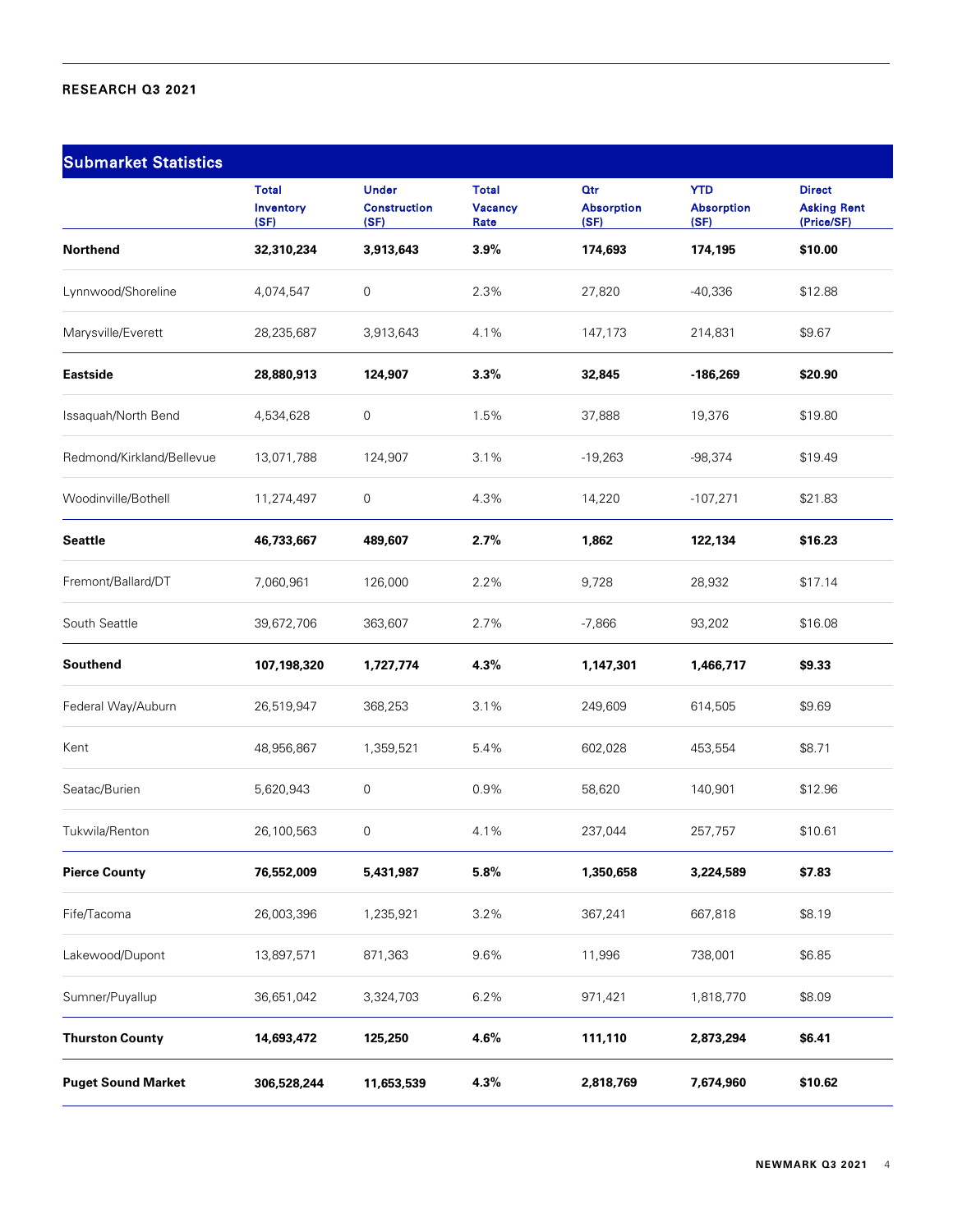### Economic Conditions

The Puget Sound economy continues to regain ground lost during the pandemic, ranking among the top five office markets for overall recovery. The unemployment rate for the Seattle-Bellevue-Tacoma MSA was 5.0% for August, down from a record high of 16.6% in April 2020 when 138,900 jobs were lost in the area. Since then, there have been 289,714 jobs added to the economy. The strong job growth can be expected to continue with all five FAAMG companies actively hiring in the region.

According to census data released in August 2021, Seattle's population has grown by 21.0% to 737,015 residents, and King County has increased by more than 300,000 residents since 2010. The Puget Sound region is among the fastest growing in the country, and Seattle was one of only 14 cities to add more than 100,000 people over the last decade.

#### Consumer Price Index (CPI)



\*Source: U.S. Bureau of Labor Statistics \*Source: U.S. Bureau of Labor Statistics

## Unemployment Rate

#### Not Seasonally Adjusted



Employment By Industry

#### Seattle-Tacoma-Bellevue



Source: U.S. Bureau of Labor Statistics

## Payroll Employment

#### Total Nonfarm, Not Seasonally Adjusted, 12-Month % Change



## Employment Growth by Industry

#### Seattle-Tacoma-Bellevue, 12-Month % Change, Not Seasonally Adjusted

Total Nonfarm Mining/Logging Construction Manufacturing Trade/Transportation/Utilities Information Financial Activities Professional/Business Services Education/Health Services Leisure/Hospitality Other Services Government



-5% 0% 5% 10% 15% 20% 25% 30%

Source: U.S. Bureau of Labor Statistics \*Source: U.S. Bureau of Labor Statistics \*